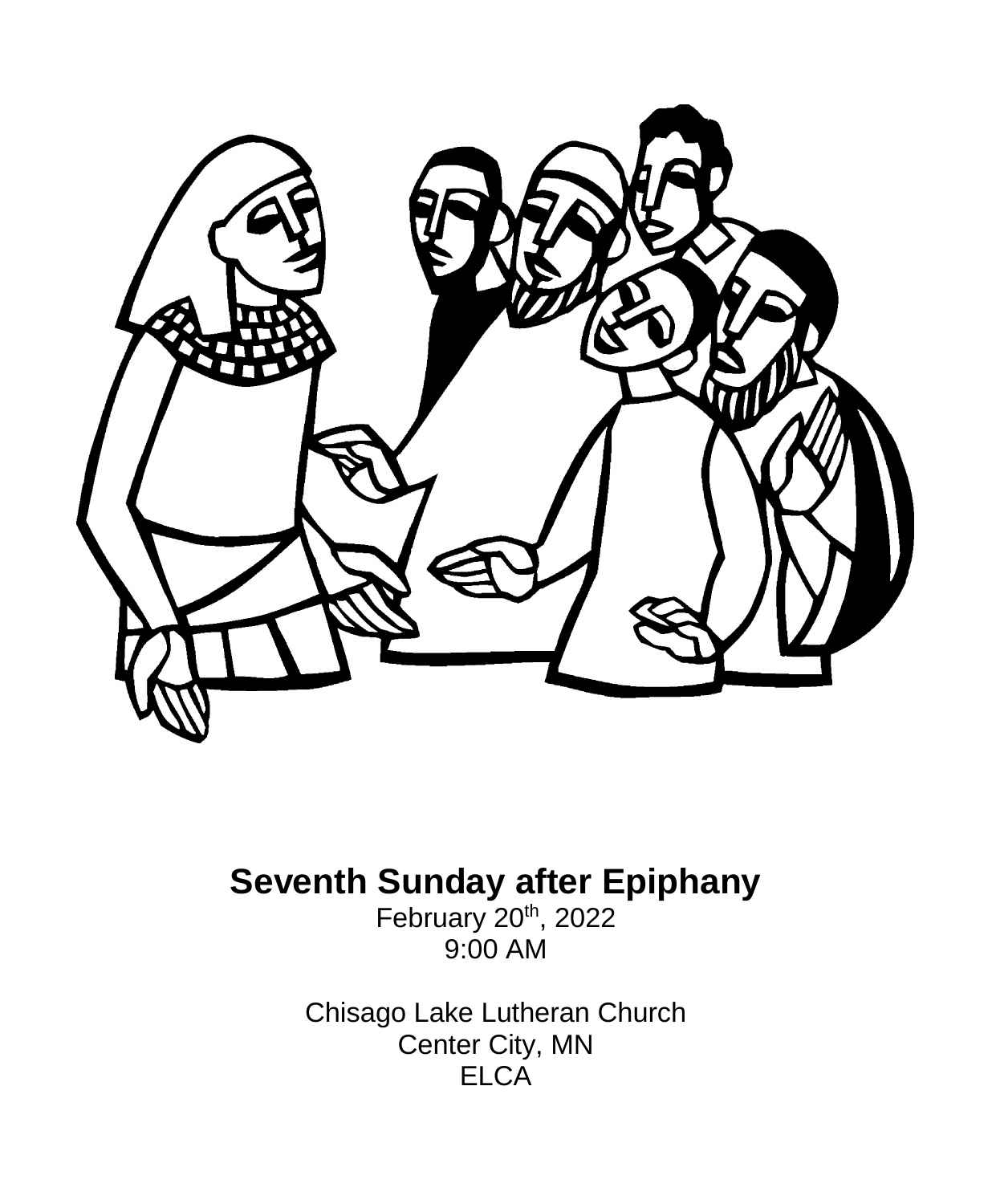### **WELCOME TO CHISAGO LAKE LUTHERAN CHURCH**

If you are a first-time visitor, welcome! We are glad you are here. At Chisago Lake Lutheran Church, we are "Grounded in the Gospel, Guided by the Spirit." We are a congregation of the Evangelical Lutheran Church in America (ELCA) and strive to be God's hands active in the world. While we are a church with a rich history, we are also a church for today.

There are devices to assist those of us who are hearing impaired at the front entrance when you enter. Please see an Usher for guidance use if needed.

PRELUDE **1999 The** *"Hyfrydol"* arr. Payne and the settlement of the *"Hyfrydol"* arr. Payne

WELCOME & ANNOUNCEMENTS

CONFESSION AND FORGIVENESS

Blessed be the holy Trinity,  $+$  one God, who creates us, redeems us, and calls us by name. **Amen.**

Let us confess our sin in the presence of God and of one another. *Silence is kept for reflection.*

Most merciful God,

**we confess that we have sinned against you and your beloved children. We have turned our faces away from your glory when it did not appear as we expected. We have rejected your word when it made us confront ourselves. We have failed to show hospitality to those you called us to welcome. Accept our repentance for the things we have done and the things we have left undone. For the sake of Jesus Christ, have mercy on us. Forgive us and lead us, that we may bathe in the glory of your Son born among us, and reflect your love for all creation. Amen.**

Rejoice in this good news: In  $+$  Christ Jesus, your sins are forgiven.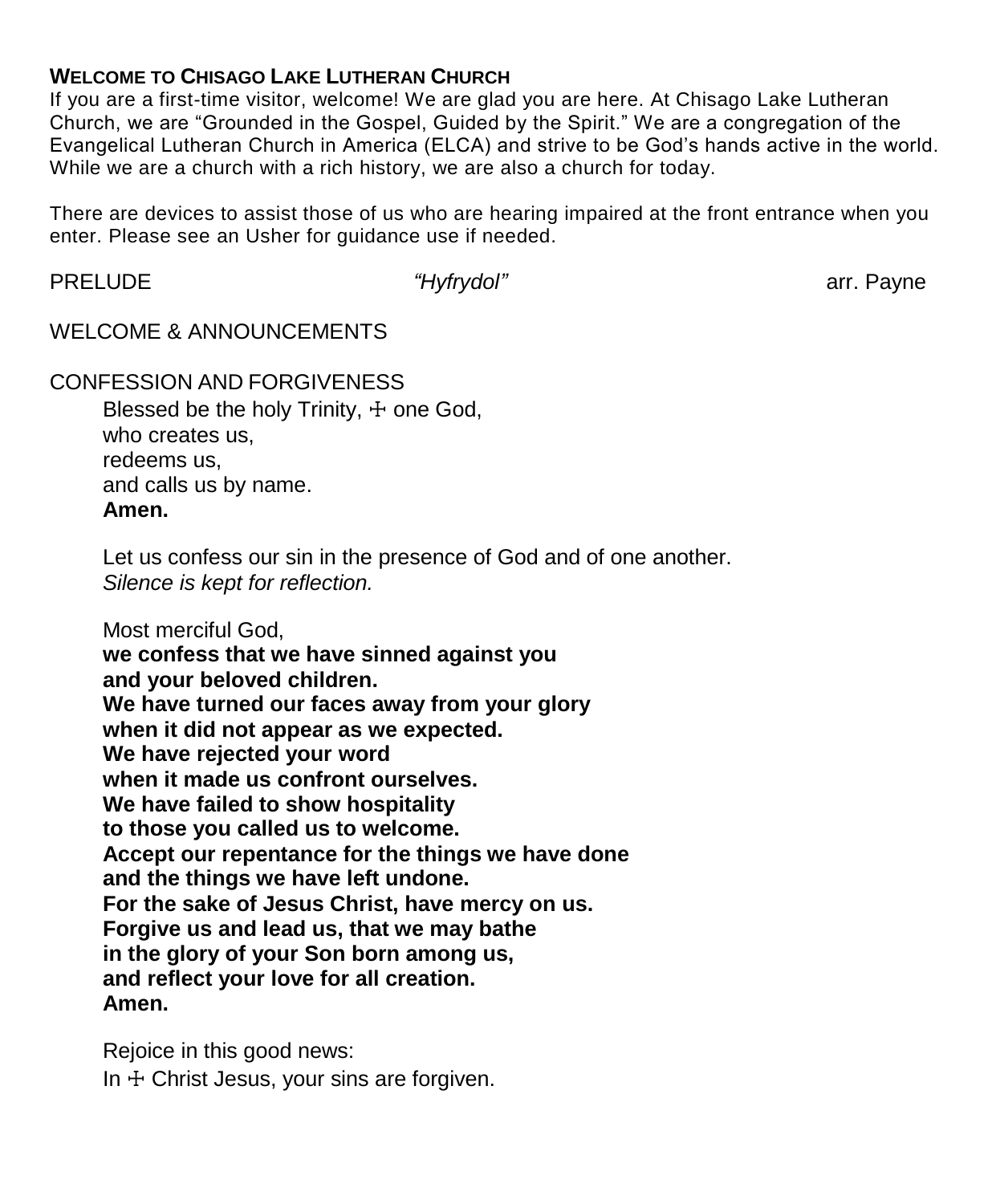You are descendants of the Most High, adopted into the household of Christ, and inheritors of eternal life. Live as freed and forgiven children of God. **Amen.**

GATHERING HYMN *"Lord of Glory, You Have Bought Us"* ELW Hymn #707

Vv. 1,2,3

### GREETING

The grace of our Lord Jesus Christ, the love of God, and the communion of the Holy Spirit be with you all.

# **And also with you.**

# PRAYER OF THE DAY

O Lord Jesus, make us instruments of your peace, that where there is hatred, we may sow love, where there is injury, pardon, and where there is despair, hope. Grant, O divine master, that we may seek to console, to understand, and to love in your name, for you live and reign with the Father and the Holy Spirit, one God, now and forever. **Amen.**

FIRST LESSON Genesis 45:3-11,15

<sup>3</sup> Joseph said to his brothers, "I am Joseph. Is my father still alive?" But his brothers could not answer him, so dismayed were they at his presence.

<sup>4</sup>Then Joseph said to his brothers, "Come closer to me." And they came closer. He said, "I am your brother, Joseph, whom you sold into Egypt. <sup>5</sup>And now do not be distressed, or angry with yourselves, because you sold me here; for God sent me before you to preserve life. <sup>6</sup>For the famine has been in the land these two years; and there are five more years in which there will be neither plowing nor harvest. <sup>7</sup>God sent me before you to preserve for you a remnant on earth, and to keep alive for you many survivors. <sup>8</sup>So it was not you who sent me here, but God; he has made me a father to Pharaoh, and lord of all his house and ruler over all the land of Egypt. <sup>9</sup>Hurry and go up to my father and say to him, 'Thus says your son Joseph, God has made me lord of all Egypt; come down to me, do not delay. <sup>10</sup>You shall settle in the land of Goshen, and you shall be near me, you and your children and your children's children, as well as your flocks, your herds, and all that you have. <sup>11</sup> will provide for you there—since there are five more years of famine to come—so that you and your household, and all that you have, will not come to poverty.'" <sup>15</sup>And he kissed all his brothers and wept upon them; and after that his brothers talked with him.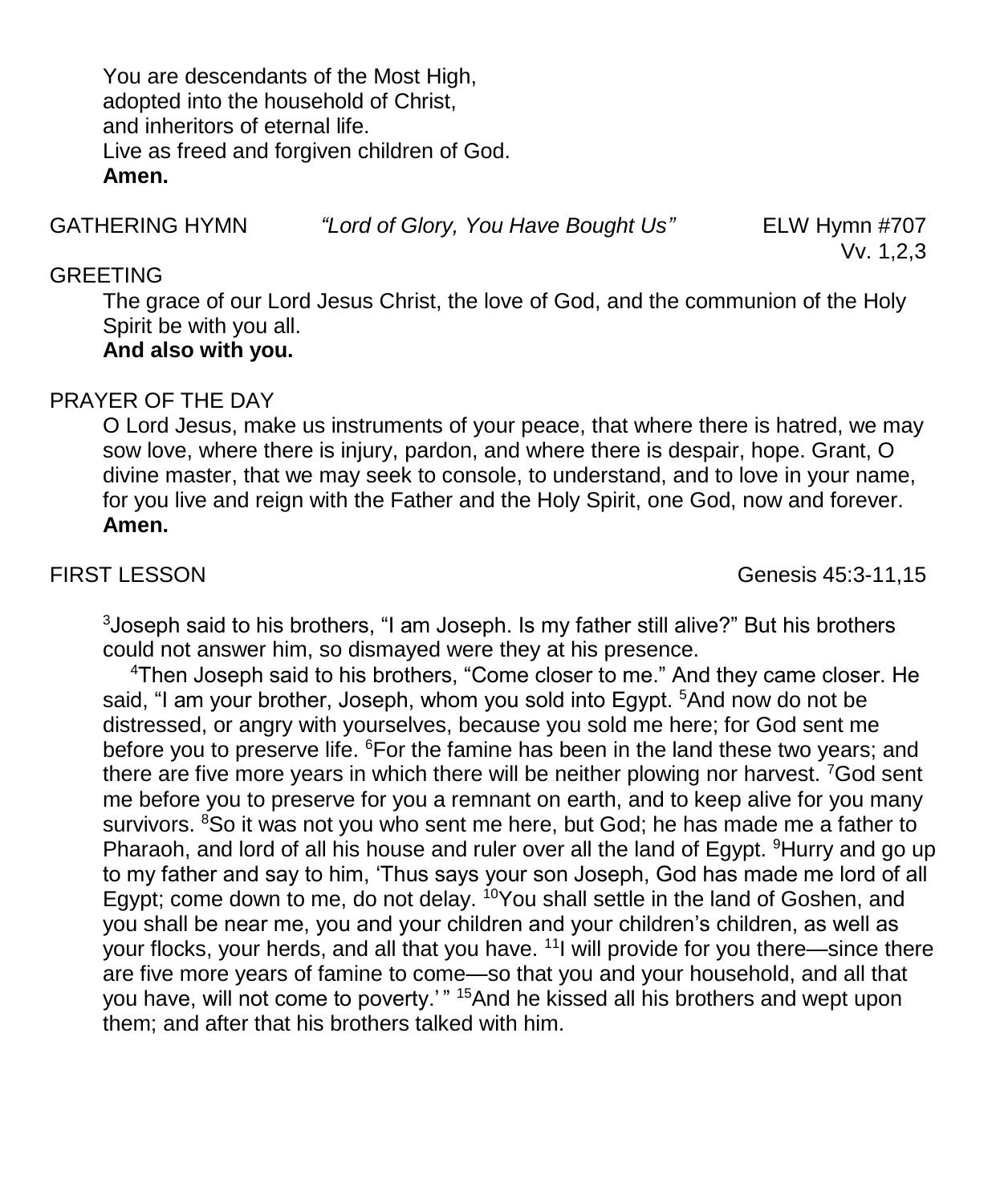#### The word of the Lord. **Thanks be to God.**

SECOND LESSON **1 Corinthians 15:35-38,42-50** 

<sup>35</sup>But someone will ask, "How are the dead raised? With what kind of body do they come?" <sup>36</sup>Fool! What you sow does not come to life unless it dies. <sup>37</sup>And as for what you sow, you do not sow the body that is to be, but a bare seed, perhaps of wheat or of some other grain. <sup>38</sup>But God gives it a body as he has chosen, and to each kind of seed its own body.

 $42$ So it is with the resurrection of the dead. What is sown is perishable, what is raised is imperishable. <sup>43</sup>It is sown in dishonor, it is raised in glory. It is sown in weakness, it is raised in power. <sup>44</sup>It is sown a physical body, it is raised a spiritual body. If there is a physical body, there is also a spiritual body. <sup>45</sup>Thus it is written, "The first man, Adam, became a living being"; the last Adam became a life-giving spirit. <sup>46</sup>But it is not the spiritual that is first, but the physical, and then the spiritual. <sup>47</sup>The first man was from the earth, a man of dust; the second man is from heaven. <sup>48</sup>As was the man of dust. so are those who are of the dust; and as is the man of heaven, so are those who are of heaven. <sup>49</sup>Just as we have borne the image of the man of dust, we will also bear the image of the man of heaven.

<sup>50</sup>What I am saying, brothers and sisters, is this: flesh and blood cannot inherit the kingdom of God, nor does the perishable inherit the imperishable.

The word of the Lord. **Thanks be to God.**

### THE GOSPEI

[Jesus said:]  $27^{\circ}$ But I say to you that listen, Love your enemies, do good to those who hate you, <sup>28</sup>bless those who curse you, pray for those who abuse you. <sup>29</sup>If anyone strikes you on the cheek, offer the other also; and from anyone who takes away your coat do not withhold even your shirt. <sup>30</sup>Give to everyone who begs from you; and if anyone takes away your goods, do not ask for them again.  $31$ Do to others as you would have them do to you.

 $32^{\circ}$  If you love those who love you, what credit is that to you? For even sinners love those who love them. <sup>33</sup>If you do good to those who do good to you, what credit is that to you? For even sinners do the same. <sup>34</sup>If you lend to those from whom you hope to receive, what credit is that to you? Even sinners lend to sinners, to receive as much again. <sup>35</sup>But love your enemies, do good, and lend, expecting nothing in return. Your reward will be great, and you will be children of the Most High; for he is kind to the ungrateful and the wicked. <sup>36</sup>Be merciful, just as your Father is merciful.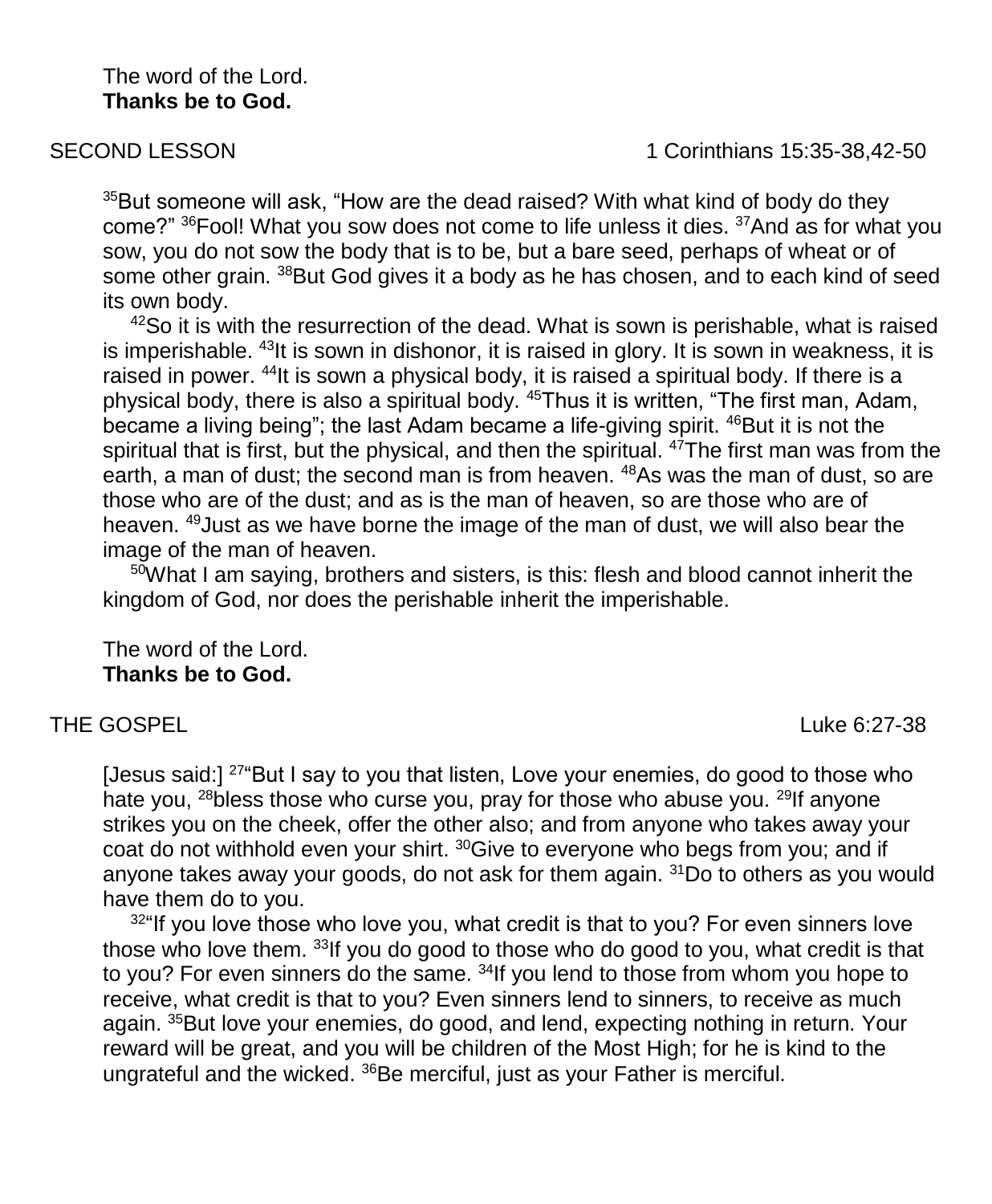$37^{\circ}$ Do not judge, and you will not be judged; do not condemn, and you will not be condemned. Forgive, and you will be forgiven; <sup>38</sup>give, and it will be given to you. A good measure, pressed down, shaken together, running over, will be put into your lap; for the measure you give will be the measure you get back."

#### *RESPONSE:*

The Gospel of our Lord. **Thanks be to God.**

| <b>CHILDREN'S WORD</b> |                                | Stacy Johnson                |
|------------------------|--------------------------------|------------------------------|
| <b>SERMON</b>          |                                | <b>Pastor Steve Cruys</b>    |
| HYMN OF THE DAY        | "Light Dawns on a Weary World" | ELW Hymn #726<br>$Vv. 1 - 3$ |

THE PRAYERS OF THE PEOPLE Lord in your mercy, **Hear our prayer.**

OFFERING – Meditation & Generosity

*You are invited to give to Chisago Lake Lutheran online at: <https://www.chisagolakelutheran.org/online-giving.html>*

> *You can also send your offering to the church: 1 Summit Ave, PO Box 175 Center City, MN 55012*

# OFFERTORY *"Antiphon"* Kihlken

### OFFERING PRAYER

Jesus, Bread of life, you have set this table with your very self, and called us to the feast of plenty. Gather what has been sown among us, and strengthen us in this meal. Make us to be what we receive here, your body for the life of the world. **Amen.**

THANKSGIVING AT THE TABLE The Lord be with you. **And also with you.** Lift up your hearts.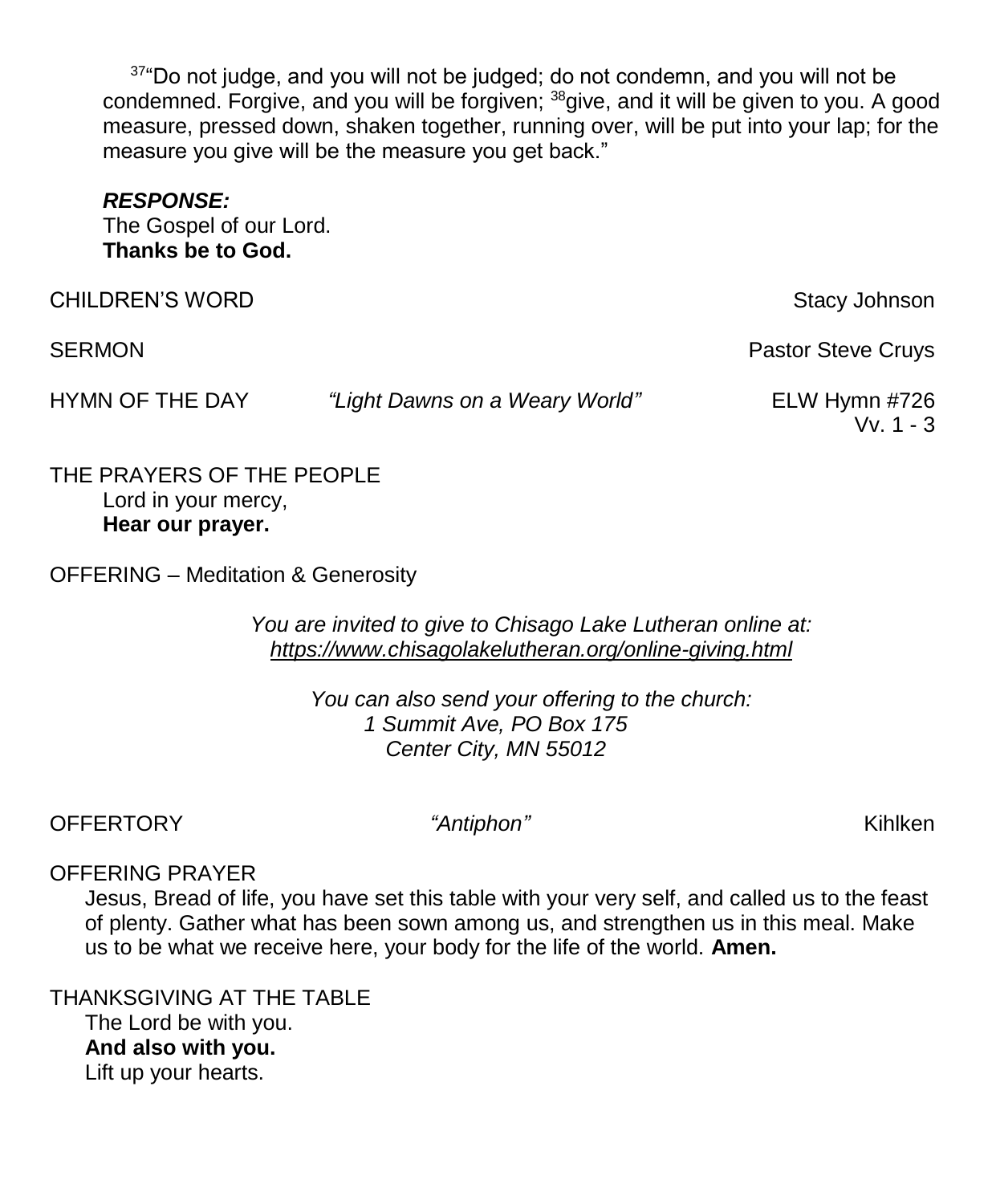#### **We lift them to the Lord.** Let us give thanks to the Lord our God. **It is right to give God thanks and praise.**

### WORDS OF INSTITUTION

# THE LORD'S PRAYER

**Our Father, who art in heaven, hallowed be thy name, thy kingdom come, thy will be done, on earth as it is in heaven. Give us this day our daily bread; and forgive us our trespasses, as we forgive those who trespass against us; and lead us not into temptation, but deliver us from evil. For thine is the kingdom, and the power, and the glory, forever and ever. Amen.**

### **Distribution**

*You are invited to share the bread and the wine using the individually wrapped wafers and grape juice. Please discard the cups as you leave the sanctuary.*

#### COMMUNION PRAYER

Jesus, Bread of life, we have received from your table more than we could ever ask. As you have nourished us in this meal, now strengthen us to love the world with your own life. In your name we pray. **Amen.**

### **BLESSING**

The God, who leads you in pathways of righteousness, who rejoices over you, and who calls you by name, ☩ bless your going out and your coming in, today and forever. **Amen.**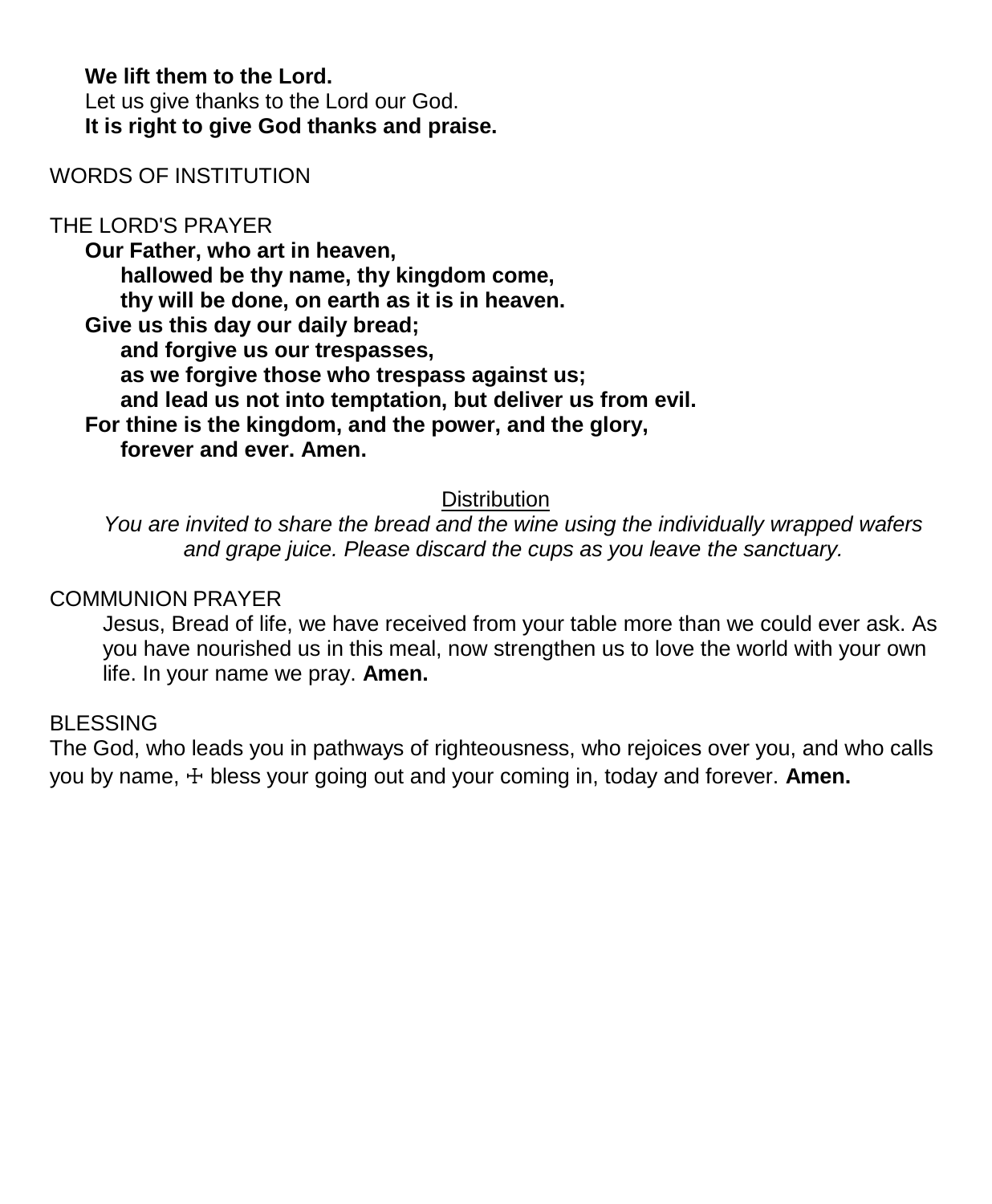

Text: David Bjorlin, b. 1984 Music: NOËL NOUVELET, French carol Text © 2018 GIA Publications, Inc., giamusic.com. All rights reserved.

Duplication in any form prohibited without securing permission from copyright administrator or reporting usage under valid license.

# **DISMISSAL**

Go in peace. You are the body of Christ. **Thanks be to God.**

POSTLUDE *"Praise the Lord of Lords"* Williams

*Get a 2nd dose of this service by watching local Channel 10 (CLTV) on Sundays. At 10 am you'll see last week's service and at 6 pm, you'll see this week's service.*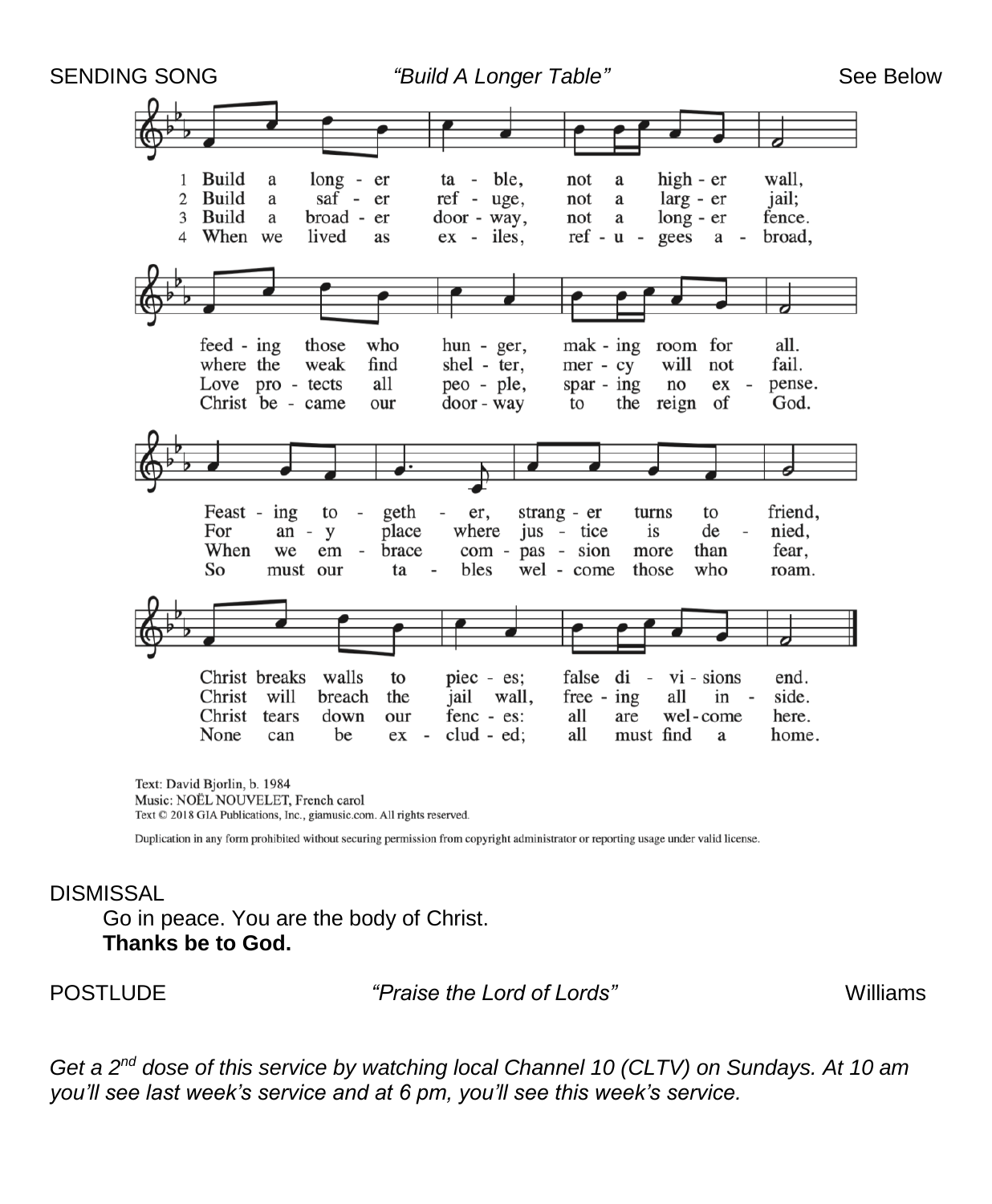# WORSHIP ASSISTANTS

Coffee Server: Jan Schneider Greeters: Jamie Carlson and Mike Carlson Online Video Operator: Brayden Bresnahan Pianist/Organist: Julie Lauritzen Reader: Butch Johnson Ushers: Jamie Carlson and Mike Carlson

# **ANNOUNCEMENTS**

### **2022 Church Council Members & Contact Information**

| <b>Pastor Steve</b> | 910-890-8321 | pastor@chisagolakelutheran.org |
|---------------------|--------------|--------------------------------|
| <b>Sally Barott</b> | 651-257-4773 | sallybarott@aol.com            |
| Jamie Carlson       | 651-257-8721 | jamielcarlson@live.com         |
| Steve Grossmann     | 612-868-6231 | steve.qme@gmail.com            |
| Dave Johnson        | 651-257-6519 | dcjohnsn@frontier.com          |
| <b>Chris Knight</b> | 612-819-2021 | crknight@travelers.com         |
| Chris Lundberg      | 612-810-6770 | clundberg101@gmail.com         |
| Lee Peterson        | 612-208-8616 | peterson.lee@gmail.com         |
| Jenni Runte         | 612-709-0198 | jenni.runte@metrostate.edu     |

**Thank You** to everyone who made our Lasagna to go dinner so successful. With all the wonderful donations of bars, breadsticks, hamburger and a Thrivent grant, our expenses were only \$55! We brought in \$1250 in donations, and had a *wonderful crew of workers.* And a huge thank you *Sue Abrahamson*, who spent a bunch of extra hours shopping, prepping and cooking!!

**Pray & Play is tomorrow Monday, February 21st at CLLC** All 4 year olds through Grade 5 are invited to sign up for an "Olympic Training" Pray & Play from 9 AM to 2 PM. There is no cost for this event thanks to a Thrivent Member helping us out. Bring your own lunch (snacks provided), items for the Food Shelf, a mask, and outdoor winter attire for sledding. For more information or to volunteer, please email Stacy at youth.family@chisagolakelutheran.org.

**Walk In-** Imposition of ashes will be offered at Chisago Lake Lutheran Church Sanctuary on Wednesday, March 2<sup>nd</sup>. Stop by between noon and 1. There **will be** an Ash Wednesday Worship Service beginning at 6:00 pm. in the Sanctuary or online March  $2^{nd}$ , 2022.

**The CLLC Quilting Group** is meeting on Mondays. Bring a sack lunch and meet in the Undercroft from 9 AM to 2 PM. All are welcome to help out & join us!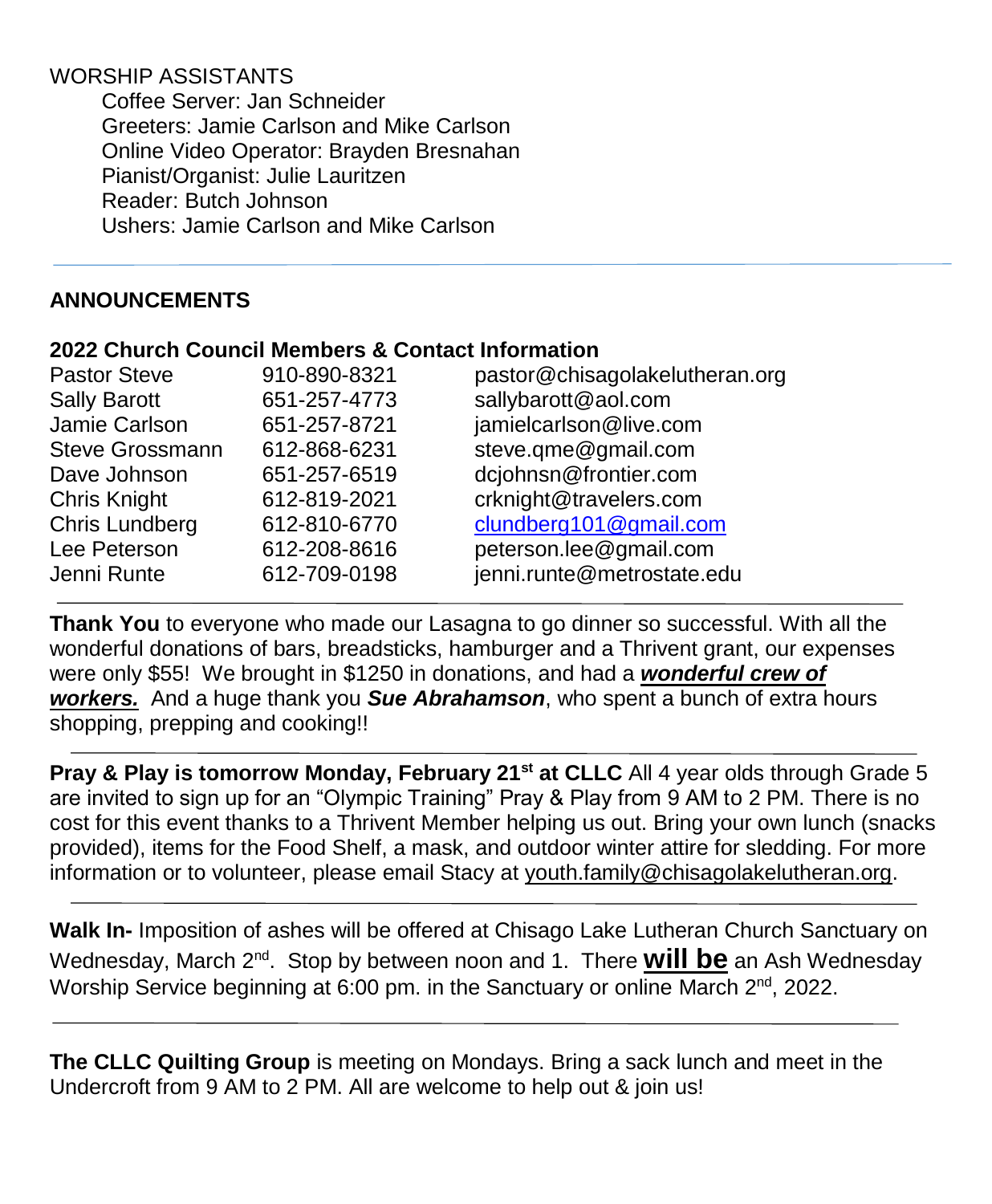**Veterans Coffee Talks** – *Zion Lutheran Church, Chisago City* – **2 nd Tuesday of every month from 9-10 AM** or *North Branch American Legion Post 85*, 6439 Elm St, North Branch, MN – **3 rd Tuesday of every Month 9-10 AM.** Meet other veterans, build friendships, listen to their experiences. Everyone is welcome.

**JOIN US!! Help re-stock the food shelves by donating to Family Pathway's March FoodShare Food & Fund Drive** This March, we join Family Pathways' food shelves, faith communities, businesses, and organizations across Minnesota in acting to end hunger and food insecurity. Please bring nonperishable items for our local Family Pathways foodshelf and/or monetary donations throughout March. Your \$1 donation will give Family Pathways buying power of \$7 worth of groceries.

**Items needed are:** canned meats, hearty soups, peanut butter, personal hygiene and household cleaning products, canned fruit, canned vegetables, bags of potatoes, carrots or onions, whole grain pasta, rice, baking and cooking items, vegetable oil, flour, sugar, spices.

**You can drop off your items in the narthex collection box. Thank you.**

# *Gather* **Bible Study – for women of all ages!**

"*The Kingdom of God*", written by the Rev. Dr. Mark Allan Powell, explores Jesus' references to "the kingdom of God (or heaven)." This month we will consider "kingdom parables." Ways to participate:

1) Via Zoom on Tuesday, February 22nd from 1:30-3:00 pm. Contact Bonnie Anderson at brinkanderson@gmail.com for the link.

2) In person. Please Contact Nancy Schoon at 651-303-9648.

3) On your own. Contact Barb Wikelius at bjwikelius@gmail.com regarding *Gather Magazine*.

New subscribers can receive their first year as a free gift from our WELCA unit.

# **What is the CLLC Book Club?**

We are a group of CLLC Christians who believe that all people are part of God's creation and that all people deserve justice. We seek to develop a deeper understanding about the injustices and experiences of our Black, Brown and Native brothers and sisters in Christ through reading books, watching videos, and having conversation with each other.

We will meet on **Thursday, March 10 at 7 pm via Zoom**. We are reading Dakota by Kathleen Norris. We will discuss the book and continue to work on a land acknowledgement statement, and the Treaty of 1837. Contact Bonnie Anderson, [brinkanderson@gmail.com](mailto:brinkanderson@gmail.com) for the Zoom link.